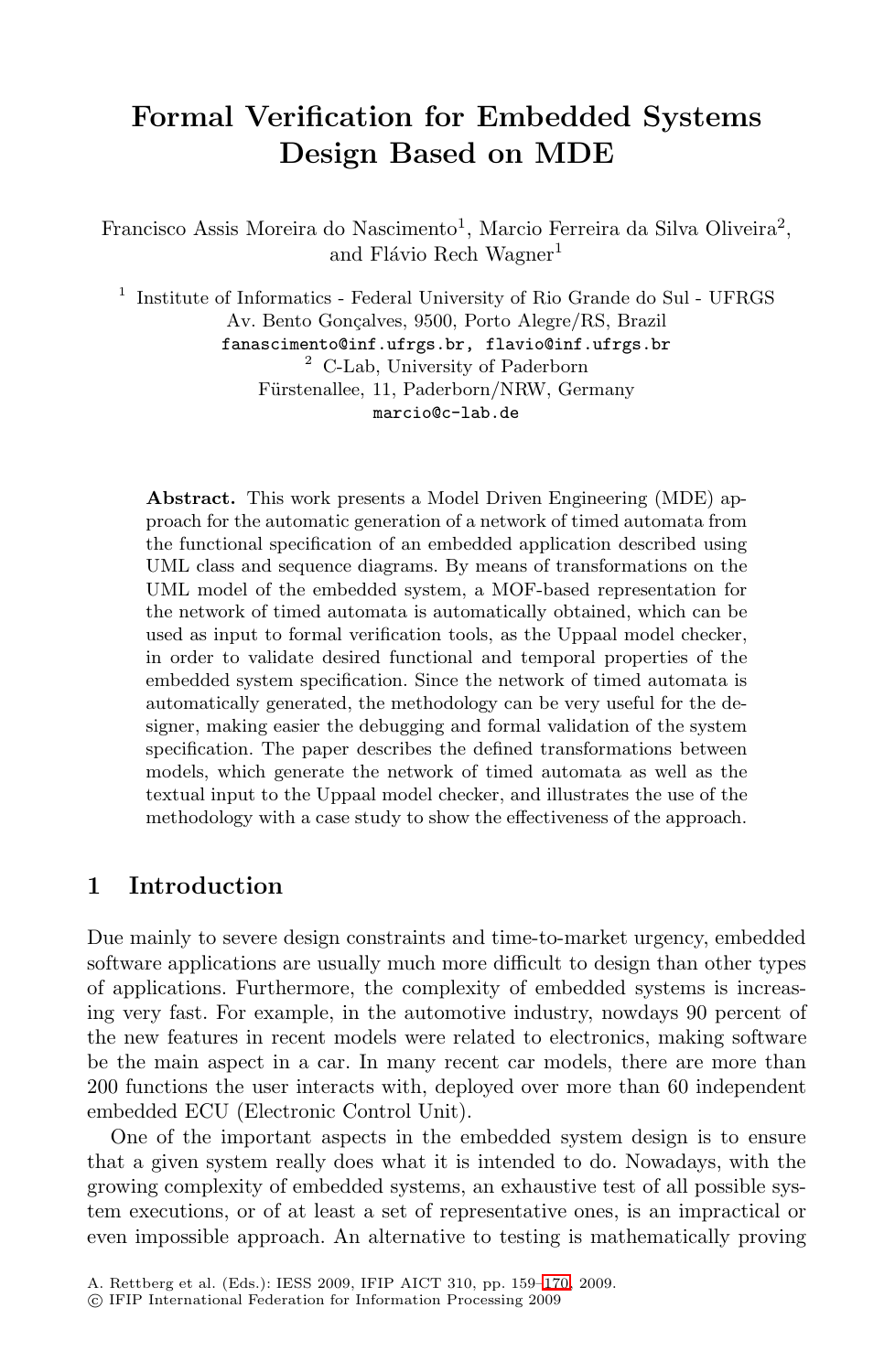correctness, by specifying precise models of the embedded system and formally verifying logical properties over these models.

#### **1.1 Model Driven Engineering**

To cope with the growing complexity of embedded systems design, several approaches based on MDE (Model Driven Engineering) have been proposed [1]. In MDE the main artifacts to be constructed and maintained are models, which are represented using a common modeling langu[ag](#page-11-1)e. In the MDE context, software development consists of transforming a model into another one until a final model is obtained that is ready to be executed.

One variant of MDE is the Model Driven Architecture (MDA) ([2]), which is a framework proposed by OMG (Object Management Group) for the software development, driven by models at different abstraction levels and specified using UML ([3]). UML adopts the object oriented paradigm and includes different diagr[am](#page-11-2)s for the modeling of structure and behavior. In order to be used as input representation for formal verification and co-synthesis tools ([4]), a UML model must be translated into some formalism that can expose the control and data flow of the specified application in a concise and efficient way, since this information is es[sen](#page-11-1)tial to the algorithms used in the existing design automation tools.

In a UML model one can use Activity diagrams to specify such kind of information, but the internal representation defined in conformance to OMG's MOF (Meta Object Facility) ([5]) is not adequate to implement formal verification and co-synthesis algorithms, since the information is dispersed in different parts of the MOF based internal representation for UML. This makes very difficult to perform some basic operations on this representation, which are necessary for the design automation algorithms ([4]).

#### **1.2 Formal Verification Approach Based on MDE**

Differently from all oth[er](#page-11-3) approaches oriented to MDE for embedded system design, which translate UML models to some specific internal representation format, we use only MOF concepts to define our internal design representation metamodel, and so, as a MOF-based metamodel, our internal design representation can take advantage of the concept of transformation between models to implement formal verification and co-synthesis tasks. This paper presents a formal verification methodology which adopts concepts from MDE for the automatic generation of a network of timed automata ([6]) from the functional specification of an embedded application described using UML class and sequence diagrams.

By means of transformations on the UML model of the embedded system, a MOF-based representation for the network of timed automata is automatically obtained, which can be used as input to model checking tools, as, for example, UPPAAL ([7]), in order to validate desired functional and temporal properties of the embedded system specification. Since the network of timed automata is automatically generated, the methodology can be very useful for the designers,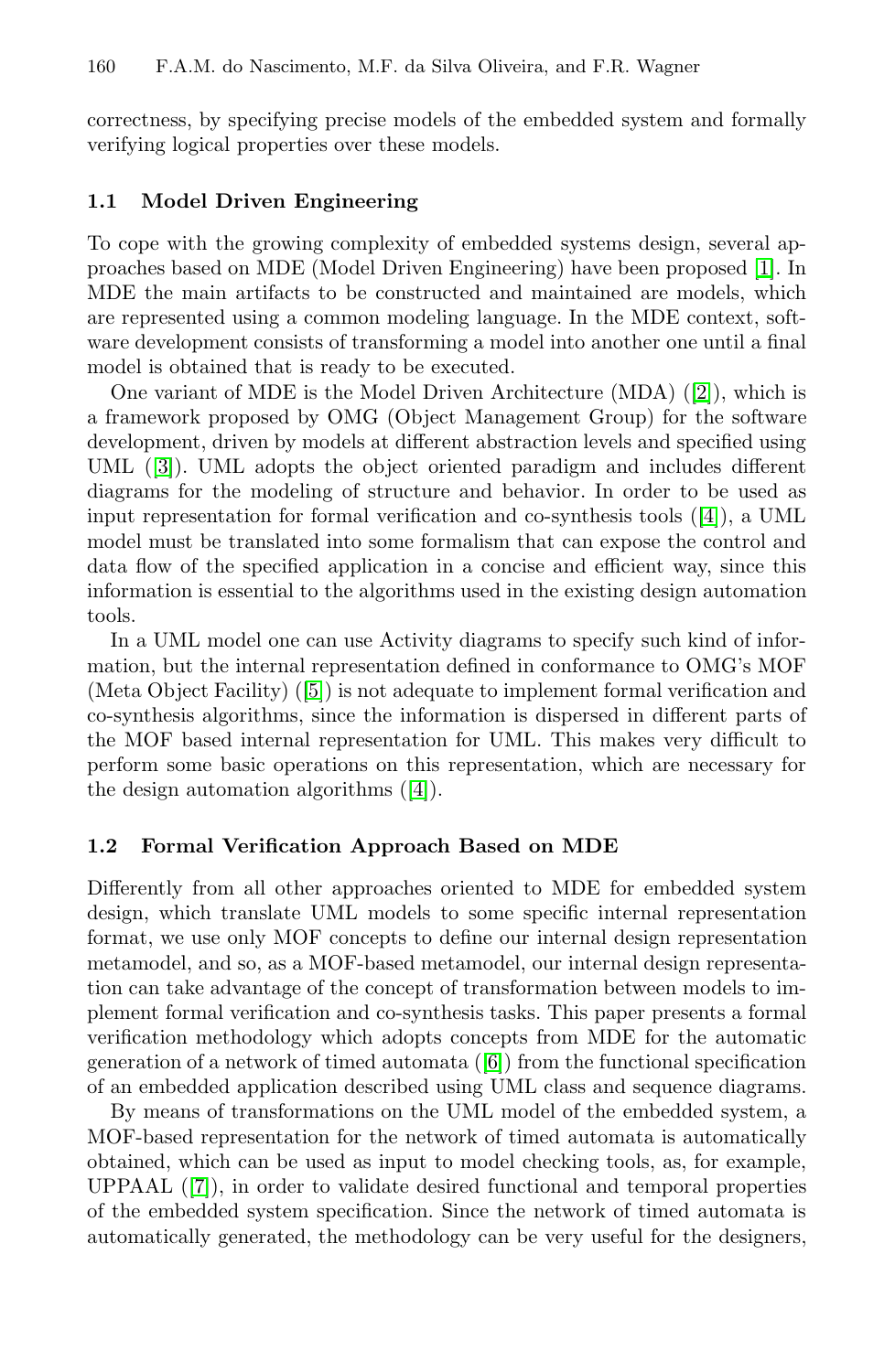making easier the debugging and formal validation of the system specification. Moreover, the formal verification methodology is part [of](#page-2-0) a complete MDE-based co-synthesis approach, and thus, after the formal validatio[n o](#page-4-0)f the desired properties, this same validated system sp[ec](#page-5-0)ification can be directly used as input to a set of MDE-based co-s[ynt](#page-6-0)hesis tools.

### **1.3 O[utl](#page-7-0)ine**

<span id="page-2-0"></span>The paper is organized as follows. A comparison of our methodology with other related MDE-based approaches to design validaton is given in Section 2. Section 3 introduces our MDE-based approach for formal verification, Section 4 presents the Internal Application Meta-Model, Section 5 describes the Labeled Timed Automata Meta-Model, and Section 6 presents the transformations between models that generate a Labeled Timed Automata model from our Internal Application model. Section 7 [de](#page-11-4)scribes a case study, which illustrates our approach. Section 8 presents main conclusions and future research directions.

# **2 Related Work**

There are [m](#page-11-5)any recent research efforts on embedded systems design based on MDE. The adoption of platform-independent design and executable UML has been vastly investigated. For example, xtUML ([8]) defines an executable and translatable UML subset for embed[ded](#page-11-6) real-time systems, allowing the simulation of UML models and the code generation for C oriented to different microcontroller platforms. However, there is no support to formal verification tools in xtUML.

The model checking based approach to formal verification of an executable UML subset, described in ([9]), can generate a S/R model for the COSPAN model checkin[g to](#page-11-7)ol. But differently from our approach, the supported UML subset does not include sequence diagrams.

The Internal Format (IF) from the OMEGA project ([10]) associates a process to each class and captures the behavior as state machines that represent the interactions [betw](#page-11-8)een these processes. There is no concept of module to group processes and so to take into account the different forms of communications according to the partitioning of the processes. This missing information would be essential for the functional validation and co-synthesis tasks.

In the approach presented in ([11]), UML Sequence Diagrams are translated into a communication dependency graph in order to implement a specific performance analysis technique. This approach does not consider the structure and hierarchy of a UML model, as our approach does.

The co-synthesis tool POLIS [12] has an internal design representation, called CFSM (Co-Design Finite State Machine), which allows the implementation of efficient co-synthesis and formal verification strategies. However, it is not possible to use UML as input modeling language for POLIS, neither to implement the co-synthesis and formal verification tasks using MDE concepts.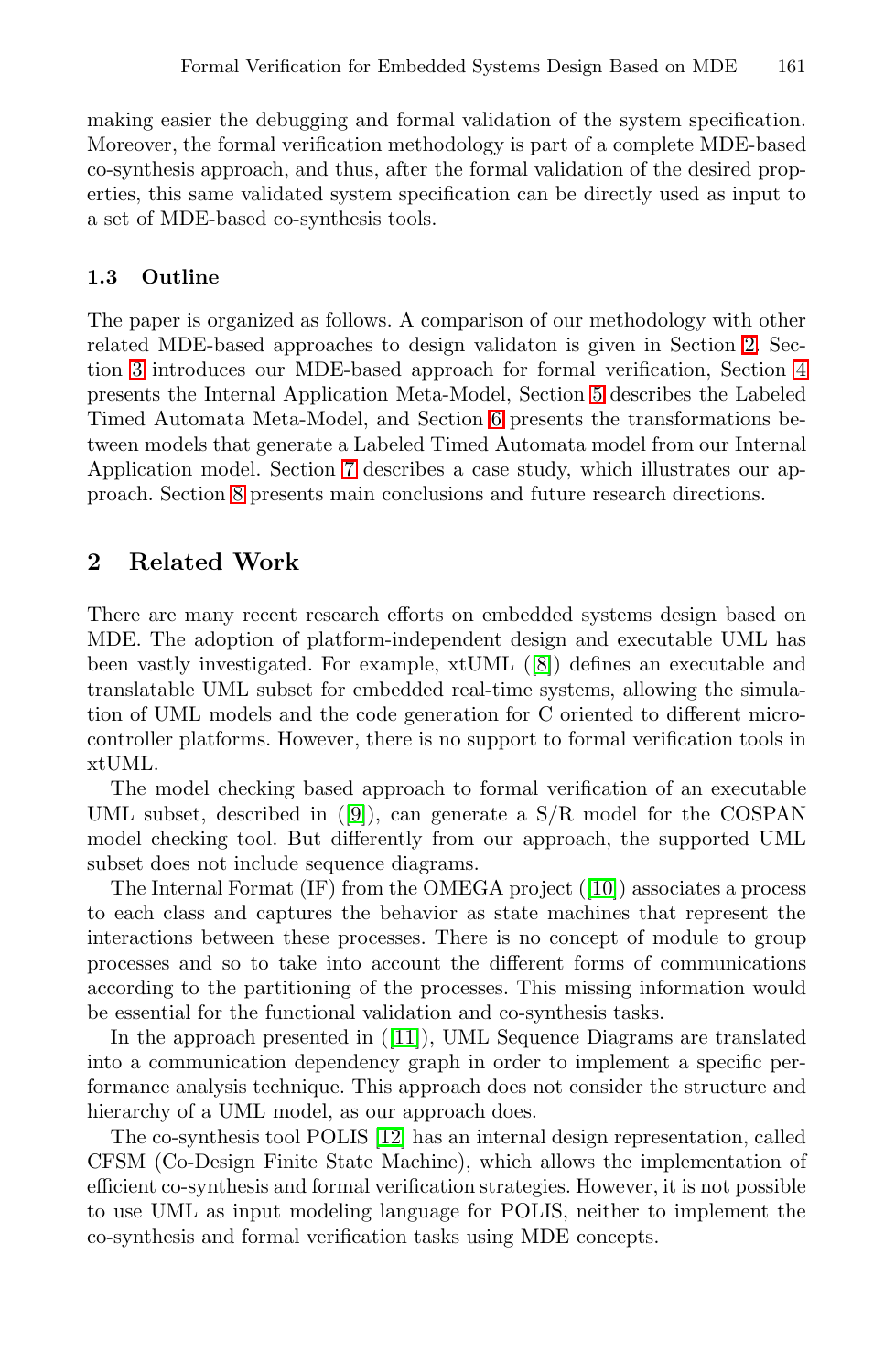# **3 ModSyn and Its Formal Verification Approach**

Our MDE-base[d a](#page-10-0)pproach to embedded systems design automation [13][14] adopts meta-models to represent *applications*, capturing functionality by means of processes communicating by ports and channels; *platforms*, indicating available hardware/software resources; *mappings* from application into platform; and *implementations*, oriented to code generation and hardware synthesis. Figure 1 shows our MDE-based design flow, called ModSyn (Model-driven co-Synthesis for embedded systems design). In our approach, the *application* is specified independently from the *platform*[, us](#page-11-9)ing UML as modeling language, but any other DSL (Domain Specific Language) ([1]) could also be used. A *mapping* defines how application functionality is partitioned among architectural components in order to produce an *implementation* for the specified system. Accordingly, four internal meta-models allow the independent application and platform modeling: Internal Application Meta-model (IAM[M\)](#page-3-0), Internal Platform Meta-Model (IPMM), Mapping Meta-model (MMM), and Implementation Meta-Model (IMM). Each meta-model provides the abstract syntax for the adopted design concepts in ModSyn. These meta-models are described in ([14]) and will not be detailed here. This paper will present the generation of a MOF-based internal design representation model conforming to IAMM from UML class and sequence diagrams and, from this internal representation, the generation of a network of timed automata. This task is performed by the Application Manager and System Designer, respectively, which are shown in Figure 1.



<span id="page-3-0"></span>**Fig. 1.** ModSyn Design Flow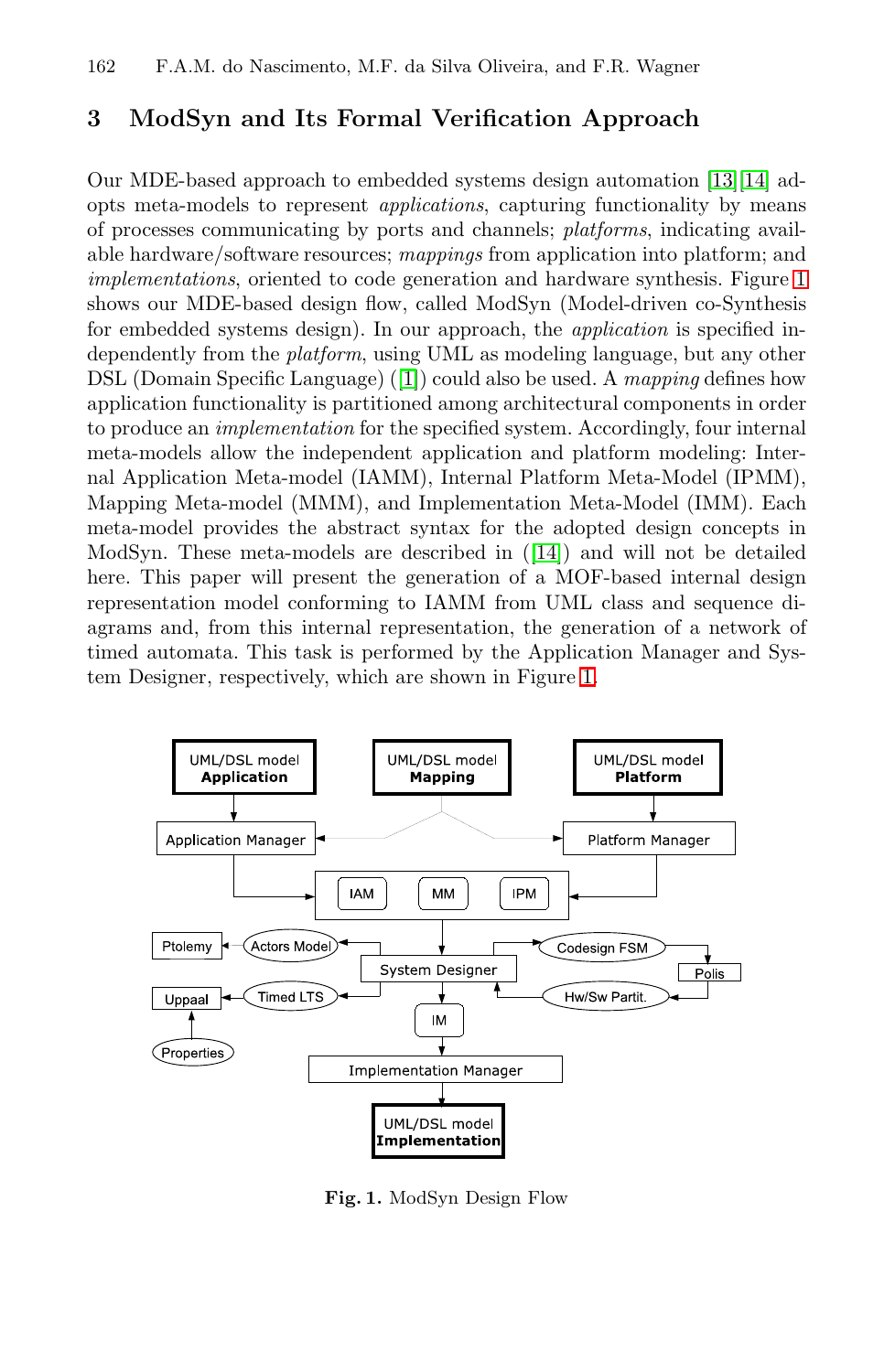<span id="page-4-0"></span>The ModSyn framework provides transformations between models that can generate a timed Labeled Transition System (LTS) ([6]) from IAM, which can be used in the Uppaal model checker ([7]), and also provides the generation of Co-Design Finite State Machines (CFSM) to be used by the Polis framework ([12]) in the Hardware/Software partitioning task, and an actor-based model for functional simulation using Ptolemy ([15]).

### **4 Internal Application Me[ta](#page-4-1)-model**

In ModSy[n,](#page-4-1) for the system structure, UML class diagrams indicate the components of the system under design, and the system behavior can be specified using UML Sequence diagrams that indicate the allowed execution scenarios. In order to represent an application in a standard way, a model that is captured using UML is translated i[nto](#page-5-1) a common application model defined by the Internal Application Meta-model (IAMM) (illustr[ated](#page-11-11) by Figure 2 and Figure 3). This translation is implemented in ModSyn by means of transformations between models. As shown in Figure 2, in an application model conforming to IAMM, a system specification captures the functionality of the application in terms of a set of modules (Module class). Each module has module declarations (Module Declaration class) and a module body (ModuleBody class).

The control and data flow of an application model is represented by an InteractionGraph, presented in Figure 3. In the definition of our Interaction Graph, we adopt an approach similar to the proposed in  $([16])$ , which takes MOF concepts from the UML Activity diagram meta-model. As illustrated in Figure 3, an InteractionGraph consists of a set of nodes (IGNode class) and edges (IGEdge class). Each node can represent different kinds of control



<span id="page-4-1"></span>**Fig. 2.** Internal Application Meta-model (part 1)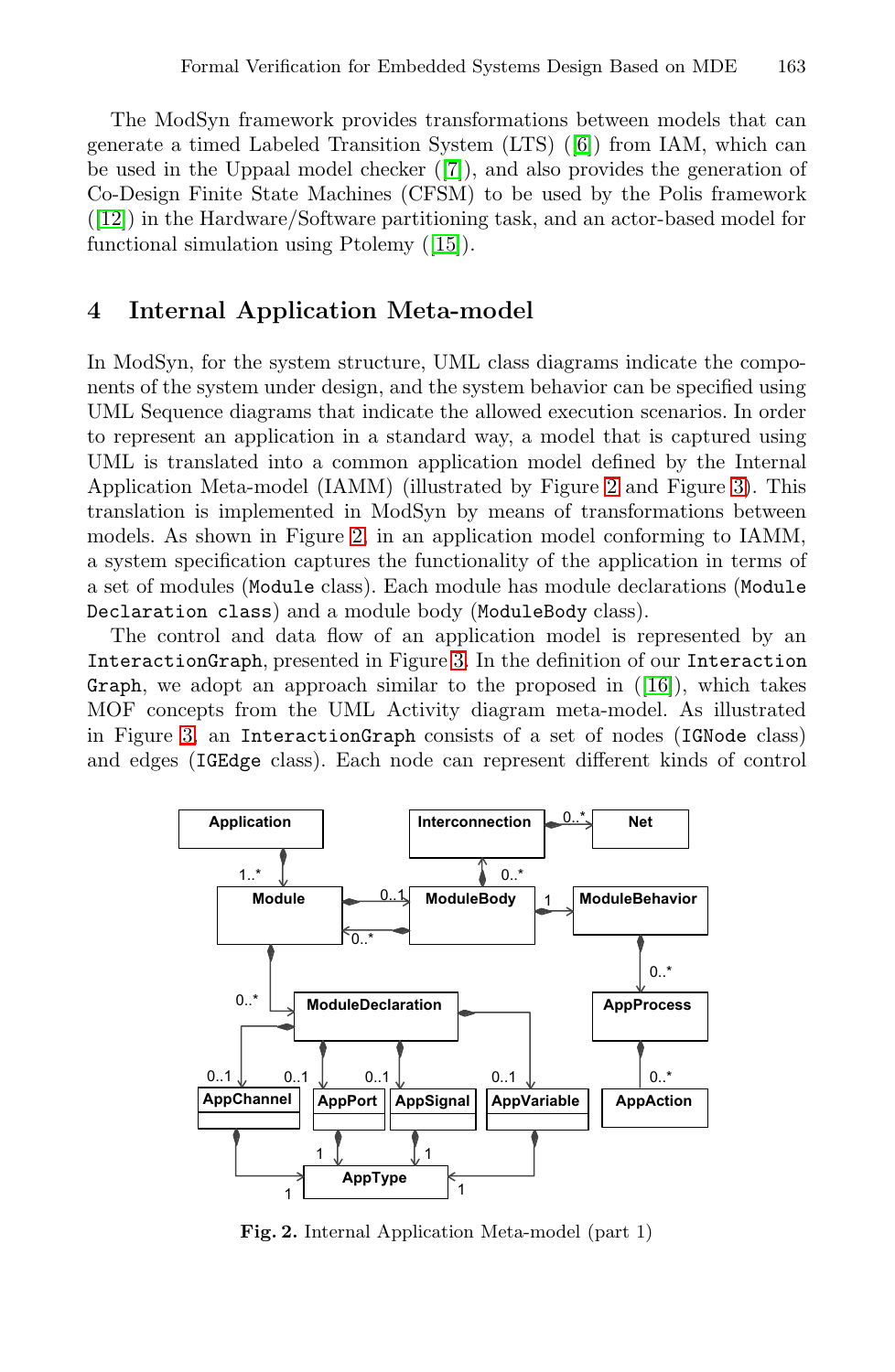

#### 164 F.A.M. do Nascimento, M.F. da Silva Oliveira, and F.R. Wagner

<span id="page-5-1"></span>**Fig. 3.** Internal Application Meta-model (part 2)

<span id="page-5-0"></span>flow (IGInitialNode, IGFinalNode, IGForkNode, IGJoinNode, IGMergeNode, IGDecisionNode classes) and two kinds of executable nodes (IG CallNode and IGReplyNode, sub-classes of the IGMessageNode class), which represent the possible actions of sending and replying messages in the UML Sequence diagram.

# **5 Labeled Timed Automata Met[a-m](#page-6-1)odel**

In order to represent the functional behavior of a UML model, the corresponding Internal Application Model is translated into a network of timed automata model conforming to the Labeled Timed Automata Meta-model (LTAMM) (illustrated by Figure 4), which is part of our IAM and captures all concepts introduced by the UPPAAL model checking tool ([7]). This translation is also implemented in ModSyn by means of transformations between models. As Figure 4 shows, conforming to the LTA Meta-Model, a system consists of ltaDeclarations, which can be used to declare variables, functions, and channels, and ltaProcesses, which are instances of lta Templates. Each ltaTemplate corresponds to a timed automaton, which can also have ltaDecla rations of local variables and functions. Each timed automaton is represented by a set of ltaLocations and lta Transitions, which have source and target locations. Each transition may have attributes: ltaSelections (non-deterministically bind a given identifier to a value in a given range when transition is taken), ltaGuards (transition is enabled in a state if and only if the guard evaluates to true), ltaSyncronizations (transitions labelled with complementary synchronization actions - send and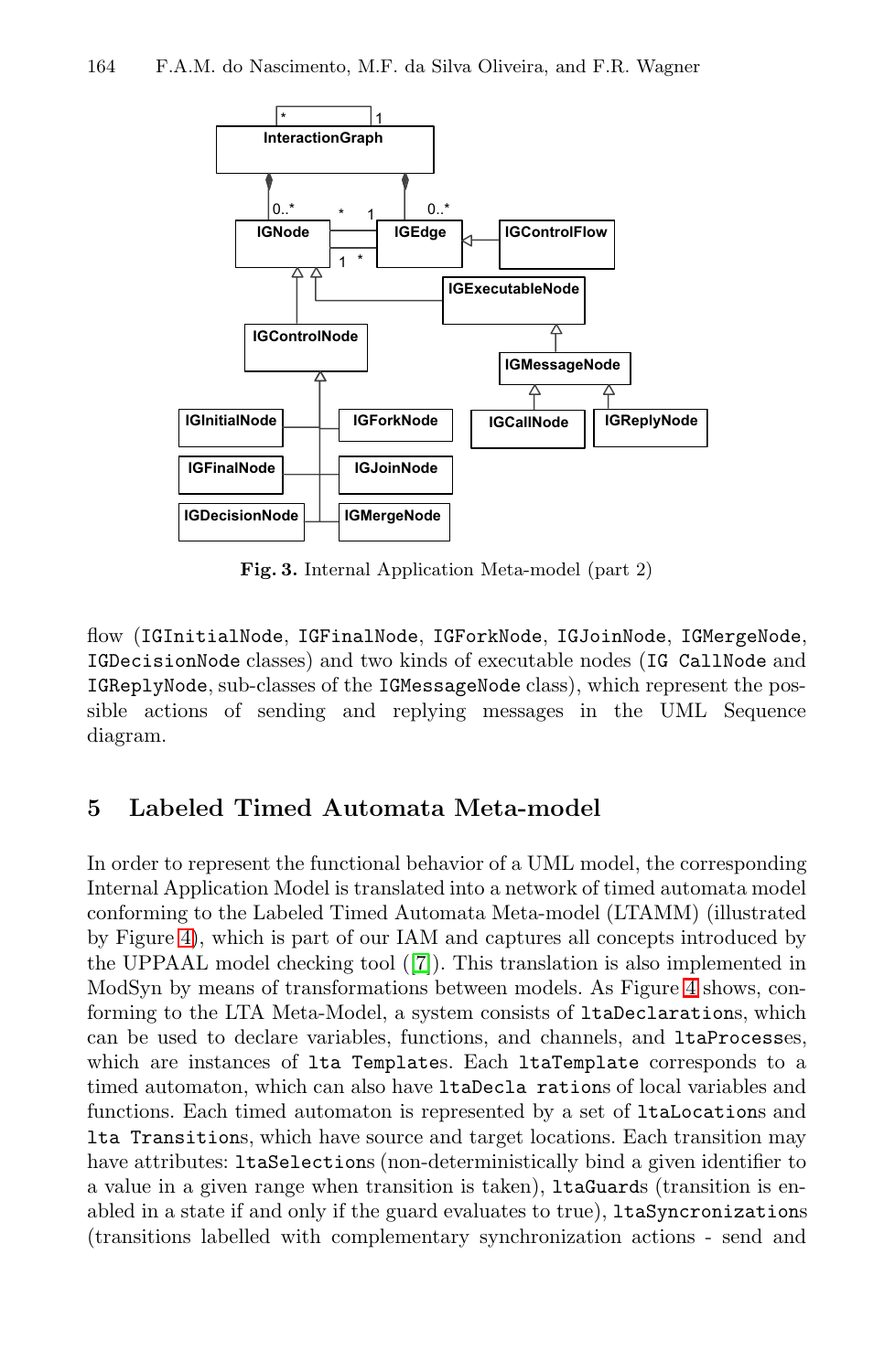

Formal Verification for Embedded Systems Design Based on MDE 165

<span id="page-6-1"></span>**Fig. 4.** LTA Meta-model

<span id="page-6-0"></span>receive - over a common channel synchronise), and ltaUpdates (when transition is taken, its update expression is evaluated an[d t](#page-11-12)he side effect of this expression changes the state of the system).

# **6 Generating the LTA Model from UML**

The transformation from a UML model into our Internal Application Model consists of a set of transformations between models, which are implemented using the Xtend language from the OpenArchitectureWare framework ([17]). The main transformation consists of traversing the UML model, where the sub-modules are identified, according to the aggregation and composition between the classes; the processes are built from the Sequence diagrams, one process for each sequence diagram; and, finally, the InteractionGraphs are also built from the Sequence diagrams. Each Package in the UML model is traversed recursively and each existing UML Class in a package is transformed into a Module class. Each UML Attribute of each UML class is transformed into a Module Declaration class. The associations between the UML classes will determine the sub-modules of each module: Each UML Class, which is part of an aggregation or composition of another UML Class, will be transformed into a Submodule. Derived classes are transformed into modules, and all the inherited attributes are replicated inside each such module.

In the UML/MOF, each Lifeline in a UML Sequence diagram is transformed into a process, which has its actions determined by the Message classes covered by the corresponding Lifeline class. For each sequence diagram, a model transformation rule in Xtend initializes and creates an IGInitialNode and an IGFinalNode for a corresponding InteractionGraph. After that, for each synchronous message call or signal call in the Sequence diagram a IGCallNode is created, and for each reply message a IGReplyNode is created.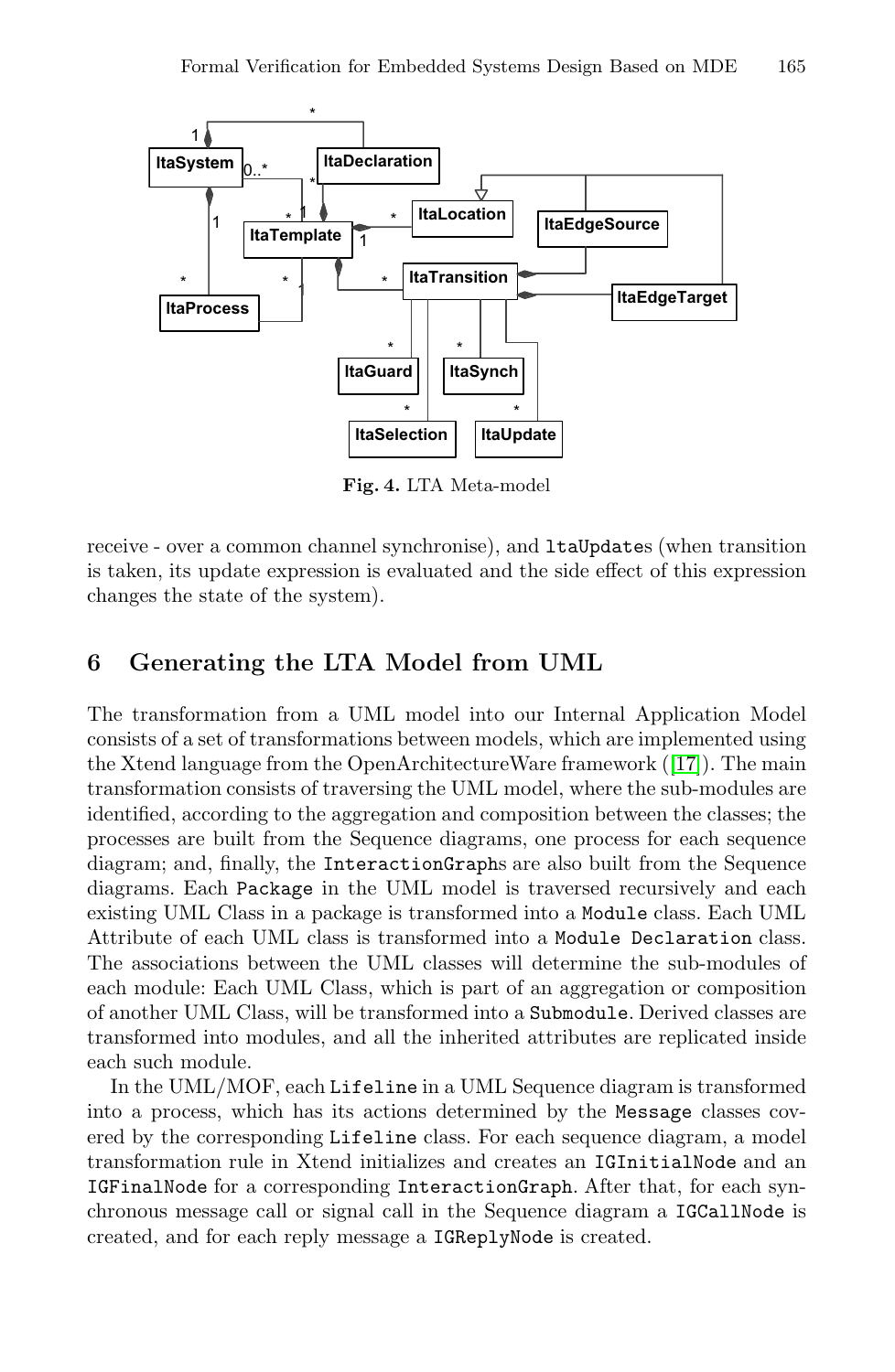#### 166 F.A.M. do Nascimento, M.F. da Silva Oliveira, and F.R. Wagner

IGCallNodes and IGReplyNodes are label[ed](#page-11-12) with "cn-" and "rn-", respectively, followed by the name of the corresponding Message class. In the current implementation of the model transformations in Xtend, we do not yet handle asynchronous message calls, which will be one of our concerns as future work.

<span id="page-7-0"></span>The Labeled Timed Automata model is also obtained from the Internal Application model by means of transformations between models implemented using the Xtend language of the openArchitectureWare framework ([17]). For each InteractionGraph we have a ltaProcess, where the ltaLocations will correspond to the IGNodes and the ltaTransitions will represent the IGEdges. The ltaSelection, ltaGuard, ltaSynchronization, and ltaUpdate attributes will capture the control flow represented in the InteractionGraph.

# **7 Case S[tu](#page-7-1)dy**

The case study consists of a real-time embedded system dedicated to the automation and control of an intelligent wheelchair, which has several functions, such as movement control, collision avoidance, navigation, target pursuit, battery control, system supervision, task scheduling, and automatic movement. In order to illustrate the generation of an internal application model from a UML model, we focus only on the wheelchair movem[ent](#page-8-0) control, whose simplified UML class diagram is shown in Figure 5. The UML class diagram in Figure 5 shows the [Mo](#page-8-1)veCtrl class, which re[pr](#page-9-0)esents the wheelchair movement controller with sensor and actuator drivers (represented by the Driver class), and a navigation mechanism (represented by the Navigator class with a Joystick component). There are two types of movement controllers (represented by MoveS and MoveC classes) that have different functions to determine each move for the wheelchair. In Figure  $6(a)$ , the UML sequence diagram defines how the possible execution scenarios for the application are composed. As shown in Figure  $6(a)$ , we have a parallel composition of the UML sequence diagrams, which are shown in Figure  $6(b)$ , and Figures 7(a), and (b). In Figure 8(a), we have a graphical representation of the CDFG corresponding to the generated InteractionGraph

<span id="page-7-1"></span>

**Fig. 5.** Application Model: UML class diagram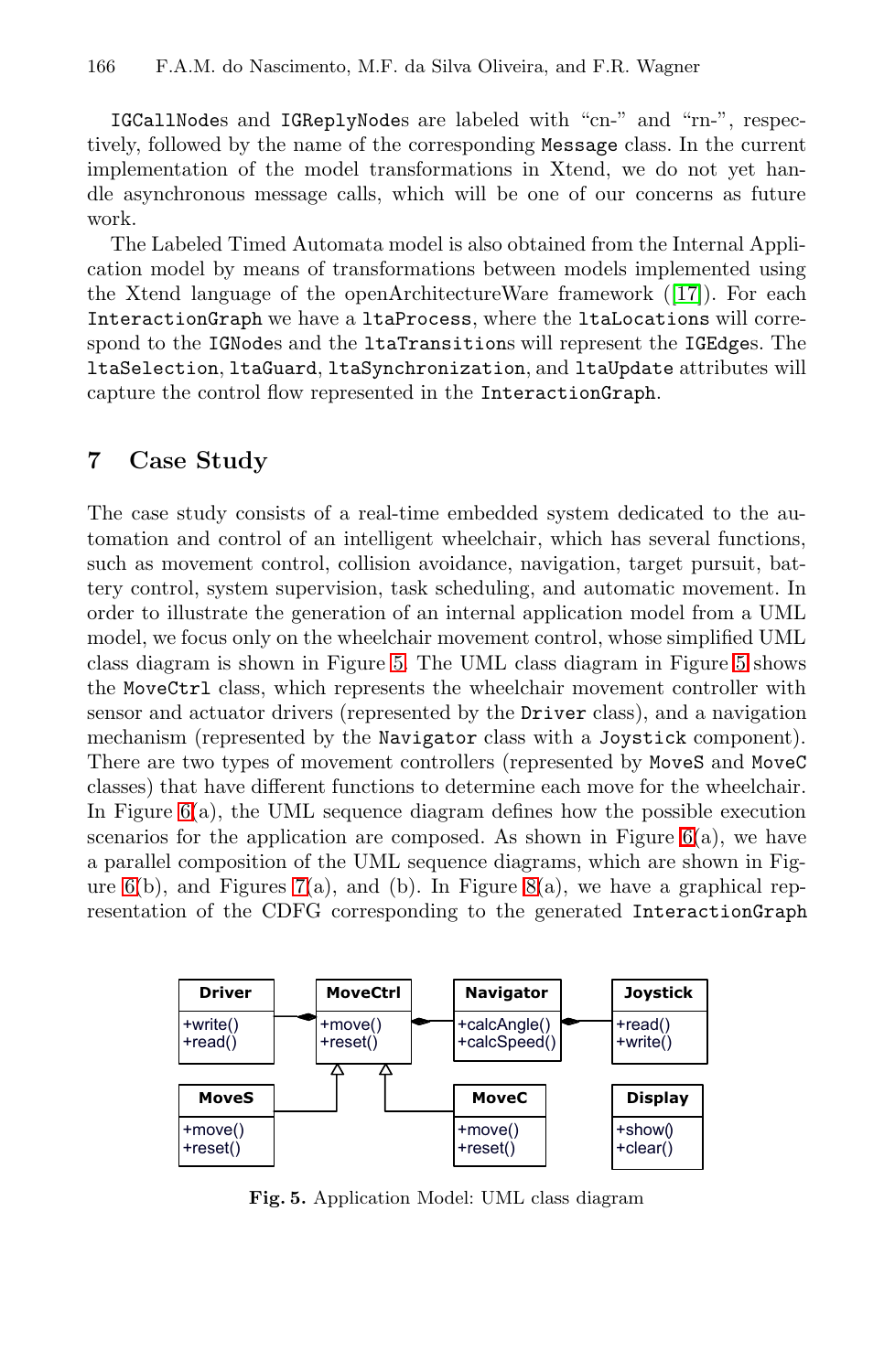<span id="page-8-0"></span>

**Fig. 6.** UML Sequence Diagrams: a) Main b) SD1

<span id="page-8-1"></span>

**Fig. 7.** UML Sequence Diagrams: [a\)](#page-9-0) SD2 b) SD3

for the Sequence diagr[am](#page-9-0) *SD*1 from Figure 6(a). The IGCallNodes cn-m1 and cn-[m2](#page-9-1) represent the message calls for calc Angle() and move() in the *SD*1, respectively. The IGReplyNodes rn-m1 and rn-m2 represent the corresponding reply messages for calcAngle() and move() in the same *SD*1, respectively. The InteractionGraph for the entire application is shown in Figure 8(b), where we have three IGExecutableNodes cn-ig1, cn-ig2, and cn-ig3, which are associated by the relation *L* to the corresponding InteractionGraphs of the sequence diagrams *SD*1, *SD*2, and *SD*3, respectivelly.

From the InteractionGraph in Figure 8, we obtain the network of timed automata shown in Figure 9. For the sequence diagram SD1, we have a ltaProcess PSD1 with six Locations (corresponding to the IGnodes labeled Start-IG-SD1, cn-m1, cn-m2, rn-m1, rn-m2, and cn-Final-IG-SD1) and five ltaTransitions (corresponding to the IG Edges labeled e1, e2, e3, e4, and e5). We also have a lpqProcess PWheelchair for the entire application. By using the Xpand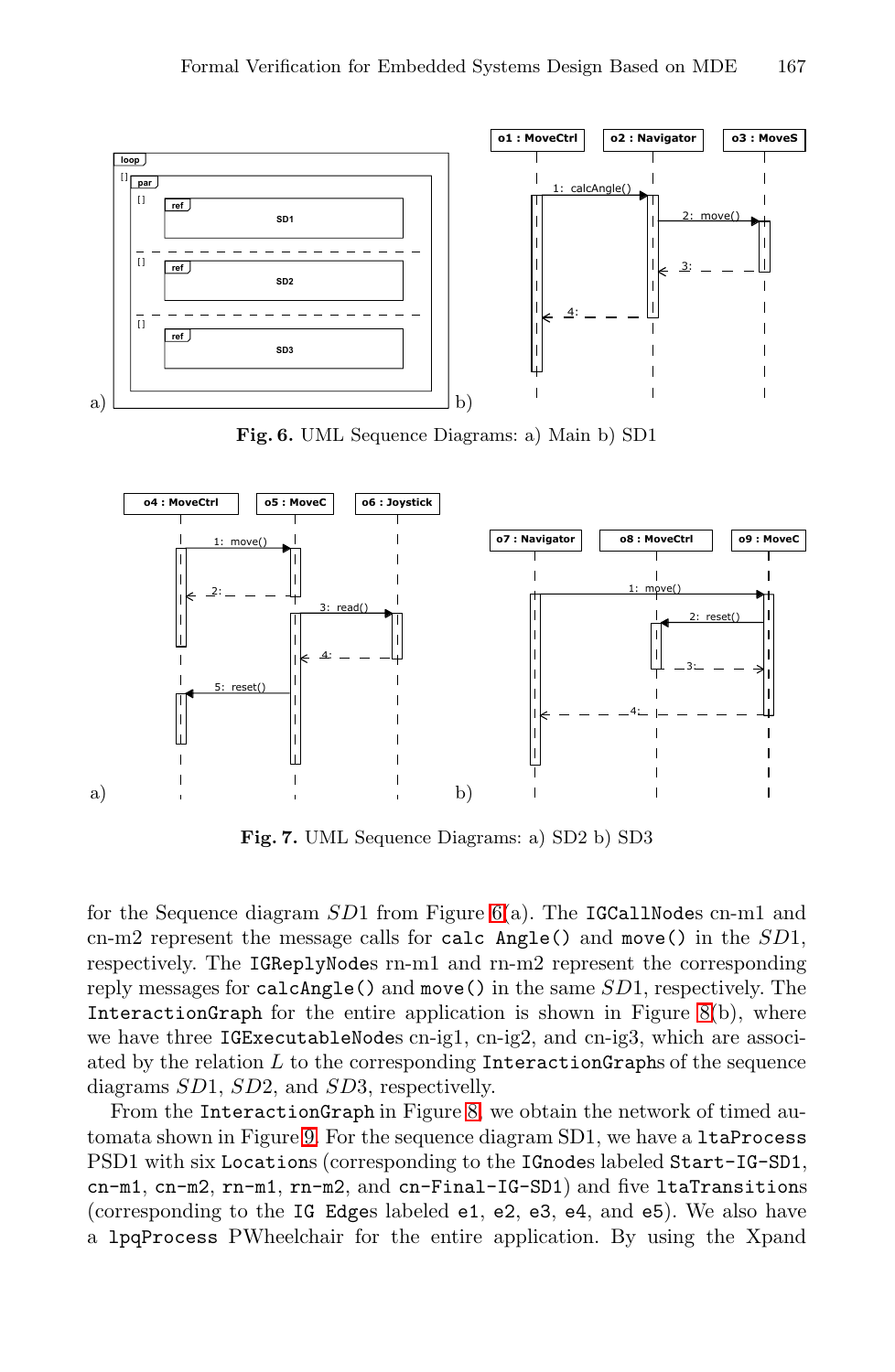

<span id="page-9-0"></span>**Fig. 8.** InteractionGraph: a) CDFG for SD1 b) CDFG for application

<span id="page-9-1"></span>

**Fig. 9.** Network of LTA in Uppaal for InteractionGraph

language of the openArchitectureWare framework ([17]), we implemented modelto-code transformations that generate, from the LTA model, the textual input for the Uppaal model checker. At this point, the designer can specify logical properties using CTL formulae and use Uppaal to verify them, as illustrated by Figure 10.

As shown in Figure 10, we have specified a property to check if the application model is deadlock-free (using the Uppaal macro A[] not deadlock) and if eventually the processes corresponding to the sequence diagrams will be executed all in parallel (using the CTL formula E<> startsd1 and startsd2 and startsd3).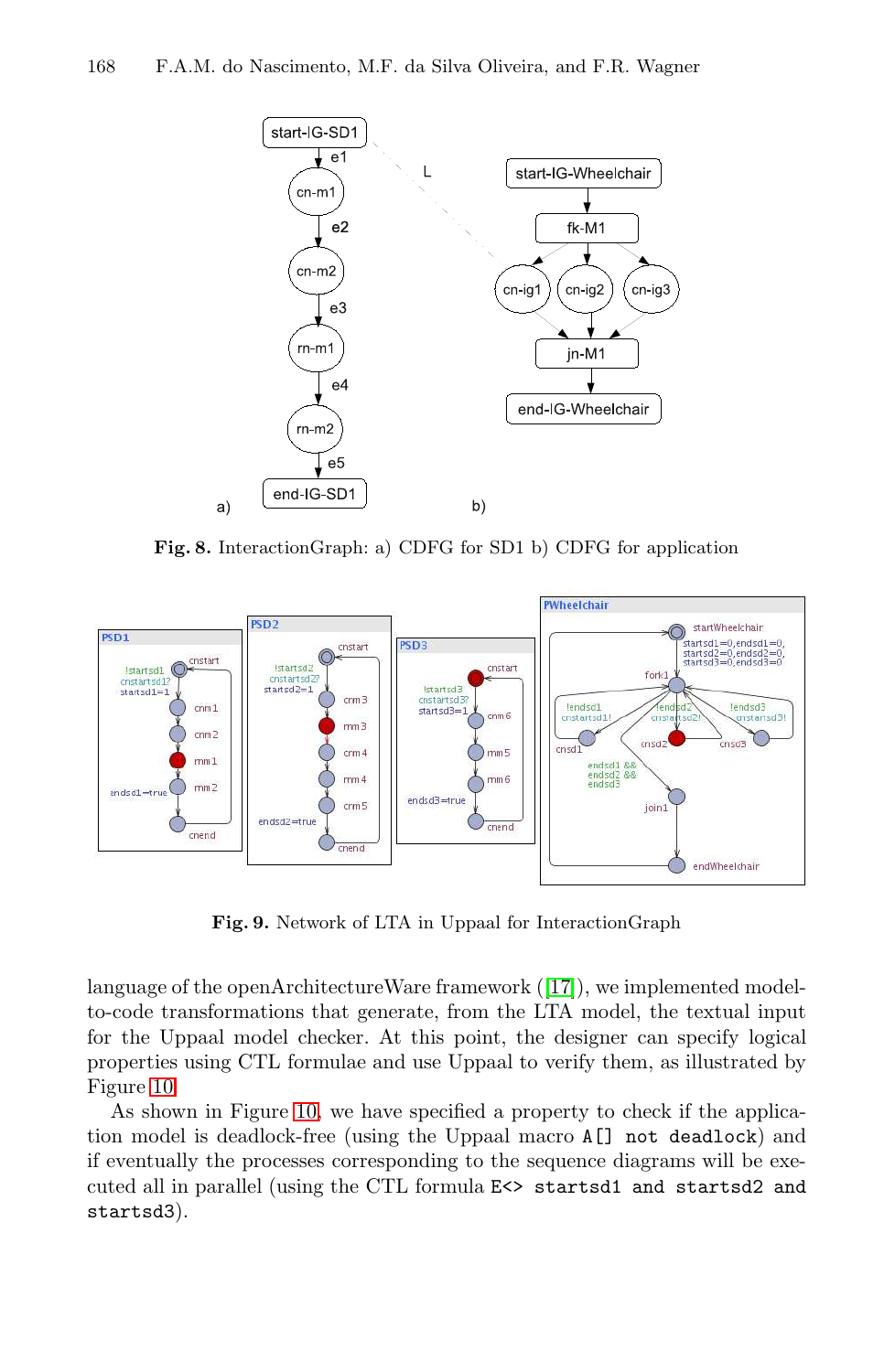| Overview                                                                                                                        |            |
|---------------------------------------------------------------------------------------------------------------------------------|------------|
| E $\circ$ startsd1 and startsd2 and startsd3                                                                                    | o          |
| A□ not deadlock                                                                                                                 | Check<br>Ο |
|                                                                                                                                 | Insert     |
|                                                                                                                                 | Remove     |
|                                                                                                                                 | Comments   |
| Query                                                                                                                           |            |
| AI] not deadlock                                                                                                                |            |
| Comment                                                                                                                         |            |
| System is deadlock-free                                                                                                         |            |
| k. Kaasaa aadaa aadaa aadaa aadaa aadaa aadaa aadaa aadaa aadaa aadaa aadaa aadaa aadaa aadaa aadaa aadaa aada<br><b>Status</b> |            |
| E<> startsd1 and startsd2 and startsd3<br>Property is satisfied.<br>A[] not deadlock<br><b>Proporty is satisfied</b>            | ▲          |

Formal Verification for Embedded Systems Design Based on MDE 169

**Fig. 10.** Proving properties in Uppaal

# **8 Conclusions and Future Work**

In this paper, the MDE fundamental notion of transformation between models is used to generate an internal representation model to be used by formal verification and co-synthesis tools, from a UML model of an application consisting of Class and Sequence diagrams. The obtained model captures structural aspects of an application model by using a hierarchy of modules and processes, as well as behavioral aspects by means of a control/data flow graph model.

We are currently implementing co-synthesis algorithms based on this internal representation model conforming to the Internal Application Meta-Model (IAMM) and using the concept of transformations between models from MDE to perform the co-synthesis tasks, as, for example, the task of hardware/software partitioning applied on the processes represented by the InteractionGraphs of an application. Some types of message calls and combined fragments in the sequence diagrams of UML 2.0 are not yet handled by our current implementation and will be one of our topics for future work.

# <span id="page-10-0"></span>**Acknowledgeme[nts](http://www.omg.org)**

This work described herein wa[s](http://www.omg.org) [partly](http://www.omg.org) [supported](http://www.omg.org) [by](http://www.omg.org) the German Ministry for Education and Research (BMBF) through the ITEA2 project TIMMO (01IS07002).

### **References**

- 1. Schmidt, D.C.: Model driven engineering. IEEE Computer 23(2), 25–31 (2004)
- 2. OMG: MDA guide version 1.0.1 (2003), http://www.omg.org
- 3. OMG: UML unified modeling language (2009), http://www.omg.org